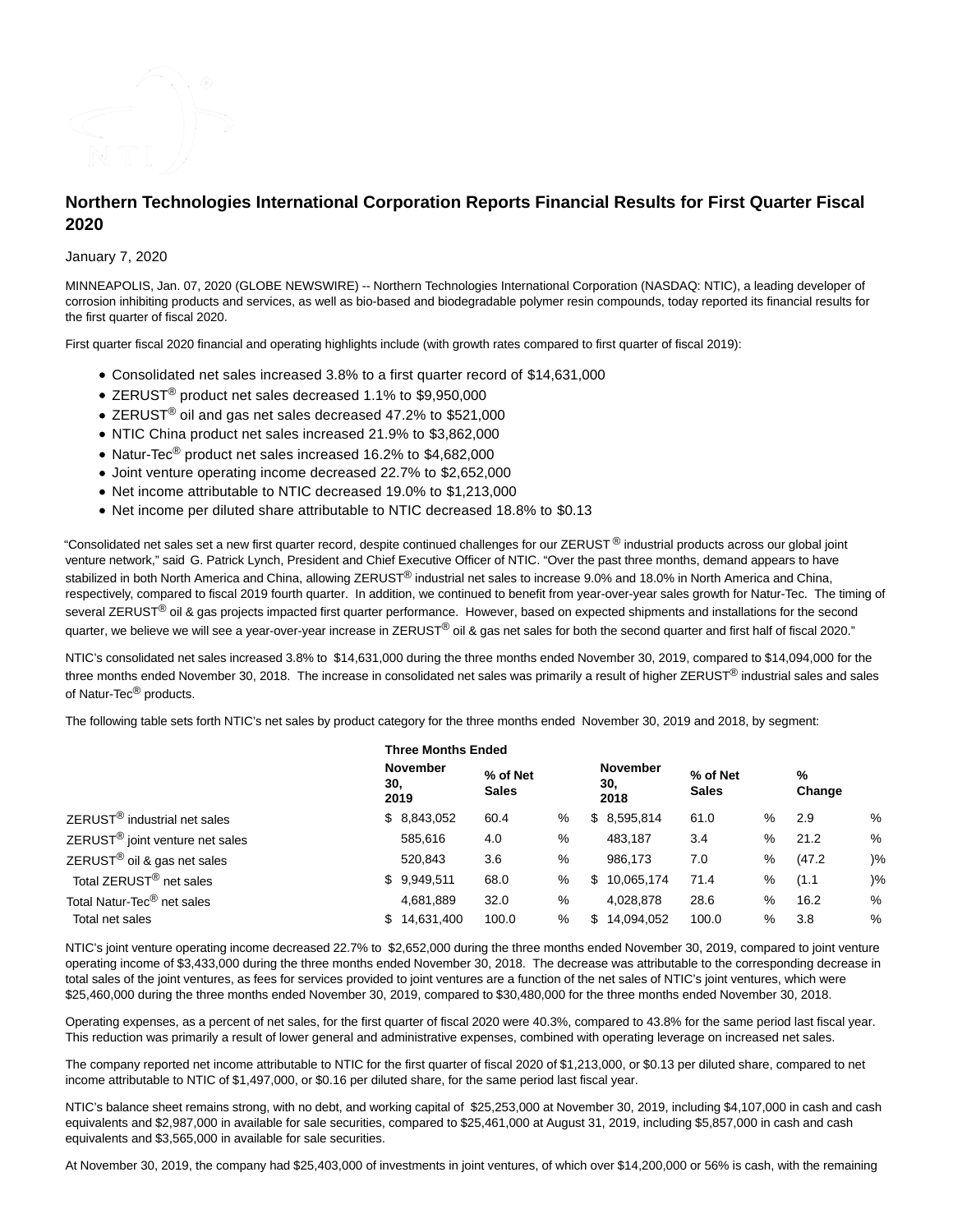balance mostly made up of other working capital.

Mr. Lynch added, "Customer demand remained soft at many of our global joint ventures, and this had a material impact on first quarter profitability. Based on current market feedback, we believe global ZERUST® industrial sales will remain challenging during the second quarter. Despite the effect of lower joint venture operating income, we believe we are still well positioned to increase profitability overall this fiscal year as a result of continued growth at NTIC China and Natur-Tec, as well as improving demand for ZERUST<sup>®</sup> oil & gas products and services."

## **Outlook**

For the fiscal year ending August 31, 2020, NTIC continues to expect net sales to be in the range of \$62 million and \$66 million. The company also continues to anticipate net income attributable to NTIC to be in the range of \$5.6 million to \$7.5 million, or \$0.60 and \$0.80 per diluted share.

These estimates are subject to significant risks and uncertainties, including those described below under the heading "Forward-Looking Statements."

## **Conference Call and Webcast**

NTIC will host a conference call today at 8:00 a.m. Central Time to review its results of operations for the first quarter of 2020 and its outlook, followed by a question and answer session. The conference call will be available to interested parties through a live audio webcast available through NTIC's website at [www.ntic.com o](http://www.ntic.com/)r [https://ntic.gcs-web.com/events-presentations w](https://ntic.gcs-web.com/events-presentations)here the webcast will be archived and accessible for at least 12 months. The dial-in number for the conference call is (877) 670-9776 and the confirmation code is 8647749.

## **About Northern Technologies International Corporation**

Northern Technologies International Corporation develops and markets proprietary, environmentally beneficial products and services in over 60 countries either directly or via a network of subsidiaries, joint ventures, independent distributors and agents. NTIC's primary business is corrosion prevention marketed primarily under the ZERUST® brand. NTIC has been selling its proprietary ZERUST® rust and corrosion inhibiting products and services to the automotive, electronics, electrical, mechanical, military and retail consumer markets for over 40 years and in recent years has targeted and expanded into the oil and gas industry. NTIC offers worldwide on-site technical consulting for rust and corrosion prevention issues. NTIC's technical service consultants work directly with the end users of NTIC's products to analyze their specific needs and develop systems to meet their technical requirements. NTIC also markets and sells a portfolio of bio-based and biodegradable polymer resins and finished products marketed under the Natur-Tec<sup>®</sup> brand.

## **Forward-Looking Statements**

**ASSETS**

Statements contained in this release that are not historical information are forward-looking statements within the meaning of the Private Securities Litigation Reform Act of 1995. Such statements include NTIC's expectations regarding its financial guidance for fiscal 2020, its belief that ZERUST ® oil & gas sales will increase for the second quarter and first half of fiscal 2020 compared to the prior fiscal year periods and anticipated continued growth at NTIC China and Natur-Tec, as well as improving demand for ZERUST® oil & gas products and services, and other statements that can be identified by words such as "believes," "continues," "expects," "anticipates," "intends," "potential," "outlook," "will," "may," "would," "should," "guidance" or words of similar meaning, the use of future dates and any other statements that are not historical facts. Such forward-looking statements are based upon the current beliefs and expectations of NTIC's management and are inherently subject to risks and uncertainties that could cause actual results to differ materially from those projected or implied. Such potential risks and uncertainties include, but are not limited to, in no particular order: the ability of NTIC to achieve its annual financial guidance and continue to pay dividends; the effect of economic uncertainty and trade disputes; NTIC's dependence on the success of its joint ventures and fees and dividend distributions that NTIC receives from them; NTIC's relationships with its joint ventures and its ability to maintain those relationships; NTIC's dependence on its joint venture in Germany in particular due to its significance and the effect of a termination of this or its other joint ventures on NTIC's business and operating results; the ability of NTIC China to achieve significant sales; costs and expenses incurred by NTIC in connection with its ongoing litigation against its former Chinese joint venture partner; the effect of the United Kingdom's proposed exit from the European Union, economic slowdown and political unrest; risks associated with NTIC's international operations; exposure to fluctuations in foreign currency exchange rates and tariffs, including in particular the Euro compared to the U.S. dollar; the health of the U.S. and worldwide economies, including in particular the U.S. automotive industry; the level of growth in NTIC's markets; NTIC's investments in research and development efforts; acceptance of existing and new products; timing of NTIC's receipt of purchase orders under supply contracts; variability in sales to customers in the oil and gas industry and the effect on NTIC's quarterly financial results; increased competition; the costs and effects of complying with changes in tax, fiscal, government and other regulatory policies, including the new tax reform law, which could result in a write-down of our deferred tax assets, and rules relating to environmental, health and safety matters; pending and potential litigation; and NTIC's reliance on its intellectual property rights and the absence of infringement of the intellectual property rights of others. More detailed information on these and additional factors which could affect NTIC's operating and financial results is described in the company's filings with the Securities and Exchange Commission, including its most recent annual report on Form 10-K for the fiscal year ended August 31, 2019 and subsequent quarterly report on Form 10-Q. NTIC urges all interested parties to read these reports to gain a better understanding of the many business and other risks that the company faces. Additionally, NTIC undertakes no obligation to publicly release the results of any revisions to these forward-looking statements, which may be made to reflect events or circumstances occurring after the date hereof or to reflect the occurrence of unanticipated events.

## **NORTHERN TECHNOLOGIES INTERNATIONAL CORPORATION AND SUBSIDIARIES CONSOLIDATED BALANCE SHEETS AS OF NOVEMBER 30, 2019 (UNAUDITED) AND AUGUST 31, 2019 (AUDITED)**

## **November 30, 2019 August 31, 2019**

| .                             |             |              |
|-------------------------------|-------------|--------------|
| CURRENT ASSETS:               |             |              |
| Cash and cash equivalents     | \$4.106.796 | \$ 5.856.758 |
| Available for sale securities | 2,987,095   | 3,565,258    |
| Receivables:                  |             |              |

Trade excluding joint ventures, less allowance for doubtful accounts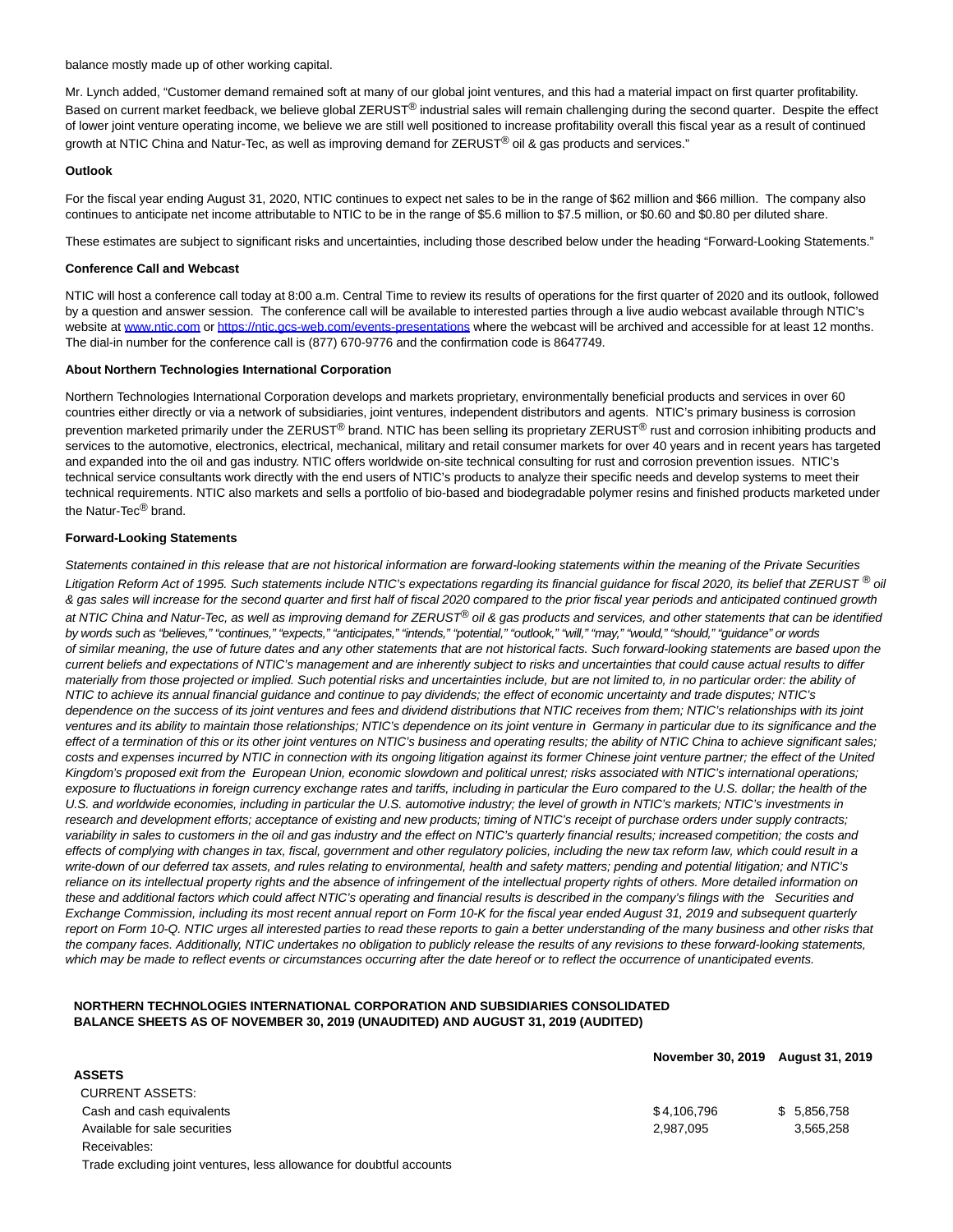| of \$65,000 as of November 30, 2019 and August 31, 2019                                                             | 10,360,766    | 9,779,518                           |
|---------------------------------------------------------------------------------------------------------------------|---------------|-------------------------------------|
| Trade joint ventures                                                                                                | 641,675       | 824,473                             |
| Fees for services provided to joint ventures                                                                        | 1,365,864     | 1,268,000                           |
| Income taxes                                                                                                        | 68,085        | 457,018                             |
| Inventories                                                                                                         | 11,259,449    | 10,488,728                          |
| Prepaid expenses                                                                                                    | 1,170,026     | 1,062,609                           |
| Total current assets                                                                                                | 31,959,756    | 33,302,362                          |
| PROPERTY AND EQUIPMENT, NET                                                                                         | 7,346,478     | 7,358,159                           |
| OPERATING LEASE RIGHT OF USE ASSET                                                                                  | 598,784       |                                     |
| OTHER ASSETS:                                                                                                       |               |                                     |
| Investments in joint ventures                                                                                       | 25,402,933    | 24,207,339                          |
| Deferred income taxes                                                                                               | 1,646,900     | 1,634,258                           |
| Patents and trademarks, net                                                                                         | 972,514       | 1,008,969                           |
| Total other assets                                                                                                  | 28,022,347    | 26,850,566                          |
| Total assets                                                                                                        | \$ 67,927,365 | \$ 67,511,087                       |
| <b>LIABILITIES AND EQUITY</b>                                                                                       |               |                                     |
| <b>CURRENT LIABILITIES:</b>                                                                                         |               |                                     |
| Accounts payable                                                                                                    | \$4,118,636   | \$4,505,531                         |
| Income taxes payable                                                                                                | 60,307        | 6,759                               |
| Accrued liabilities:                                                                                                |               |                                     |
| Payroll and related benefits                                                                                        | 1,130,175     | 1,857,971                           |
| Other                                                                                                               | 1,101,408     | 1,471,532                           |
| Current portion of operating lease                                                                                  | 295,856       |                                     |
| <b>Total current liabilities</b>                                                                                    | 6,706,382     | 7,841,793                           |
| LONG-TERM LIABILITIES:                                                                                              |               |                                     |
| Operating lease, less current portion                                                                               | 302,928       |                                     |
| COMMITMENTS AND CONTINGENCIES                                                                                       |               |                                     |
| EQUITY:                                                                                                             |               |                                     |
| Preferred stock, no par value; authorized 10,000 shares; none issued and<br>outstanding                             |               |                                     |
| Common stock, \$0.02 par value per share; authorized 15,000,000                                                     |               |                                     |
| shares as of November 30, 2019 and August 31, 2019;<br>issued and outstanding 9,097,236 and 9,086,816, respectively | 181,945       | 181,736                             |
| Additional paid-in capital                                                                                          | 16,367,555    | 16,013,338                          |
| Retained earnings                                                                                                   | 45,614,390    | 44,992,719                          |
| Accumulated other comprehensive loss                                                                                | (4,490,364)   | (4,593,178)<br>$\lambda$<br>$\big)$ |
| Stockholders' equity                                                                                                | 57,673,526    | 56,594,615                          |
| Non-controlling interests                                                                                           | 3,244,529     | 3,074,679                           |
| <b>Total equity</b>                                                                                                 | 60,918,055    | 59,669,294                          |
| Total liabilities and equity                                                                                        | \$ 67,927,365 | \$ 67,511,087                       |
|                                                                                                                     |               |                                     |

## **NORTHERN TECHNOLOGIES INTERNATIONAL CORPORATION AND SUBSIDIARIES CONSOLIDATED STATEMENTS OF OPERATIONS (UNAUDITED) FOR THE THREE MONTHS ENDED NOVEMBER 30, 2019 AND 2018**

| <b>November 30, 2018</b> |
|--------------------------|
|                          |
| 13,610,865               |
|                          |
| 14,094,052               |
|                          |